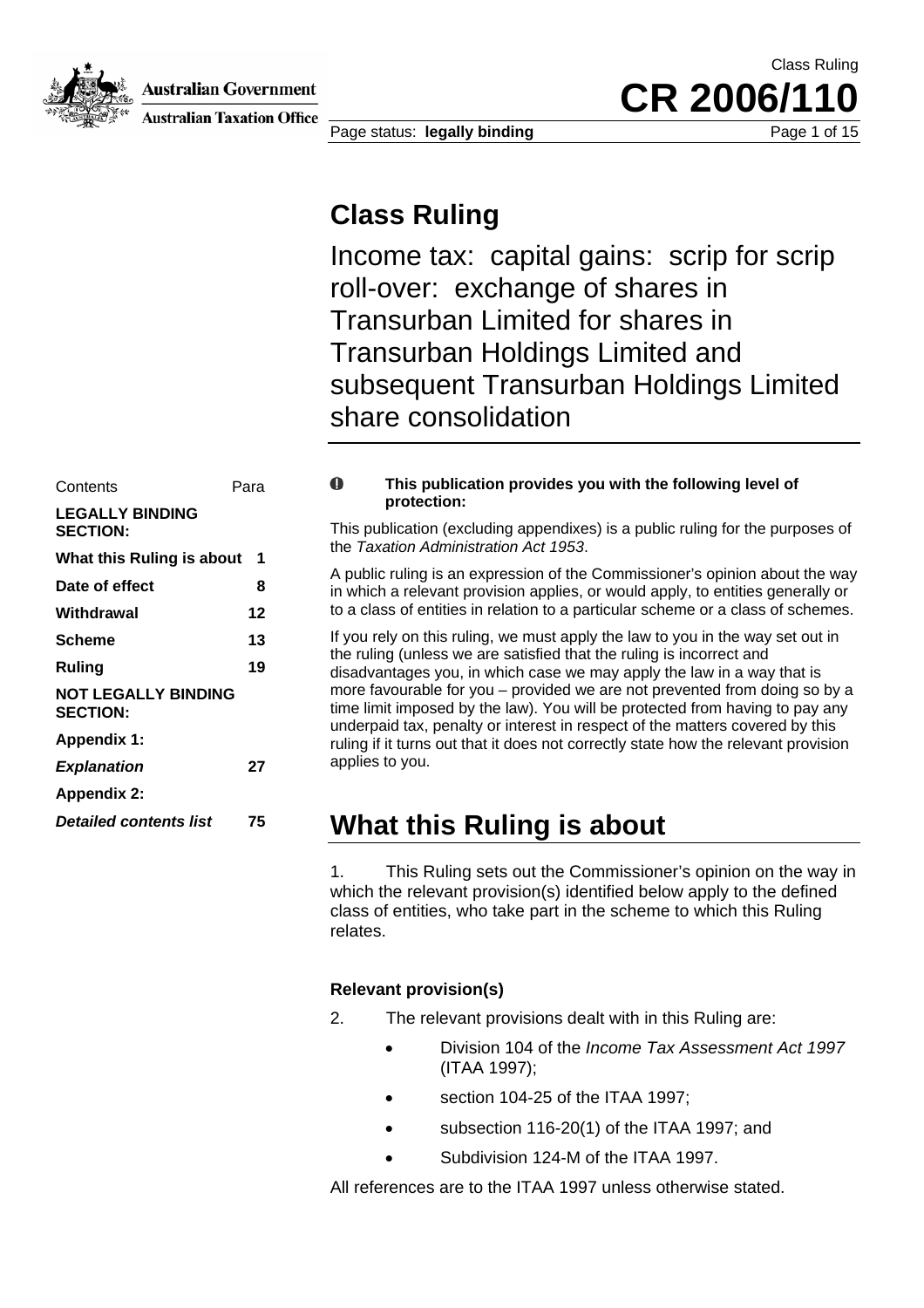#### **Class of entities**

3. The class of entities to which this Ruling applies are the stapled security holders in Transurban Limited (TL) who:

- (a) are 'residents of Australia' as that term is defined in subsection 6(1) of the *Income Tax Assessment Act 1936* (ITAA 1936);
- (b) hold their TL shares on capital account;
- (c) have their shares in TL cancelled in exchange for shares in Transurban Holdings Limited (THL) under this Scheme;
- (d) are not 'significant stakeholders' or 'common stakeholders' within the meaning of those expressions as used in Subdivision 124-M; and
- (e) who then, as stapled security holders in THL, have their shares consolidated.

#### **Qualifications**

4. The Commissioner makes this Ruling based on the precise scheme identified in the Ruling.

5. The class of entities defined in this Ruling may rely on its contents provided the scheme actually carried out is carried out in accordance with the scheme described in paragraphs 13 to 18 of this Ruling.

6. If the scheme actually carried out is materially different from the scheme that is described in this Ruling, then:

- this Ruling has no binding effect on the Commissioner because the scheme entered into is not the scheme on which the Commissioner has ruled; and
- this Ruling may be withdrawn or modified.

7. This work is copyright. Apart from any use as permitted under the *Copyright Act 1968*, no part may be reproduced by any process without prior written permission from the Commonwealth. Requests and inquiries concerning reproduction and rights should be addressed to:

Commonwealth Copyright Administration Attorney General's Department Robert Garran Offices National Circuit Barton ACT 2600

or posted at: <http://www.ag.gov.au/cca>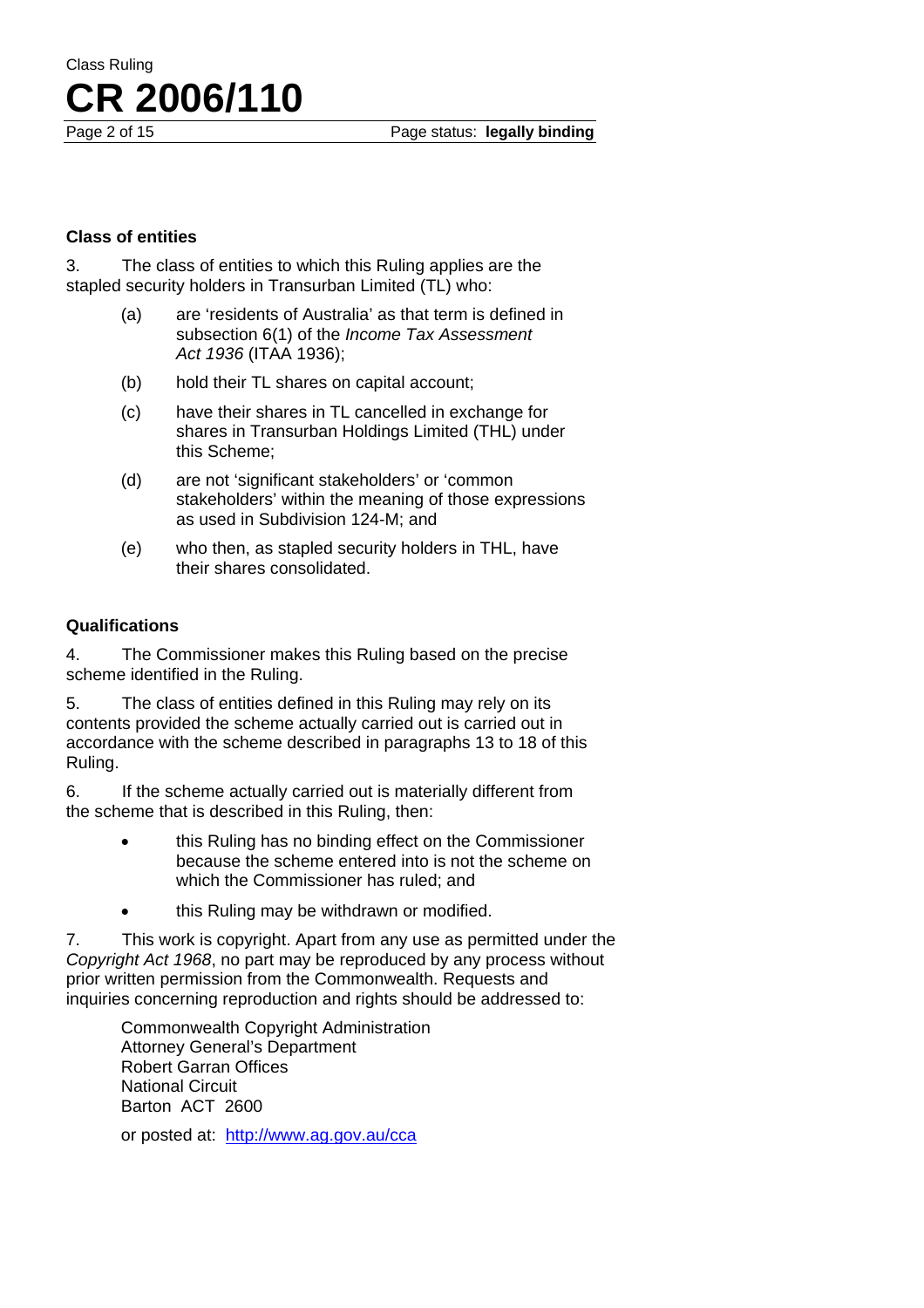Page status: **legally binding** Page 3 of 15

CR 2006/1

Class Ruling

### **Date of effect**

8. This Ruling applies from 23 October 2006. However, the Ruling does not apply to taxpayers to the extent that it conflicts with the terms of settlement of a dispute agreed to before the date of issue of the Ruling. Furthermore, the Ruling only applies to the extent that:

- it is not later withdrawn by notice in the *Gazette*; or
- the relevant provisions are not amended.

9. If this Class Ruling is inconsistent with a later public or private ruling, the relevant class of entities may rely on either ruling which applies to them (item 1 of subsection 357-75(1) of Schedule 1 to the *Taxation Administration Act 1953* (TAA)).

10. If this Class Ruling is inconsistent with an earlier private ruling, the private ruling is taken not to have been made if, when the Class Ruling is made, the following two conditions are met:

- the income year or other period to which the rulings relate has not begun; and
- the scheme to which the rulings relate has not begun to be carried out.

11. If the above two conditions do not apply, the relevant class of entities may rely on either ruling which applies to them (item 3 of subsection 357-75(1) of Schedule 1 to the TAA).

## **Withdrawal**

12. This Ruling is withdrawn and ceases to have effect after 30 June 2007. However, the Ruling continues to apply after its withdrawal in respect of the relevant provisions ruled upon, to all entities within the specified class who entered into the specified scheme during the term of the Ruling, subject to there being no change in the scheme or in the entities involved in the scheme.

## **Scheme**

13. The scheme that is the subject of this Ruling is described below. This description is based on, and includes reference to, the following documents:

- Class Ruling application dated 16 August 2006 received from PricewaterhouseCoopers on behalf of TL and THL;
- a copy of the Information Memorandum provided to Transurban security holders outlining the arrangement;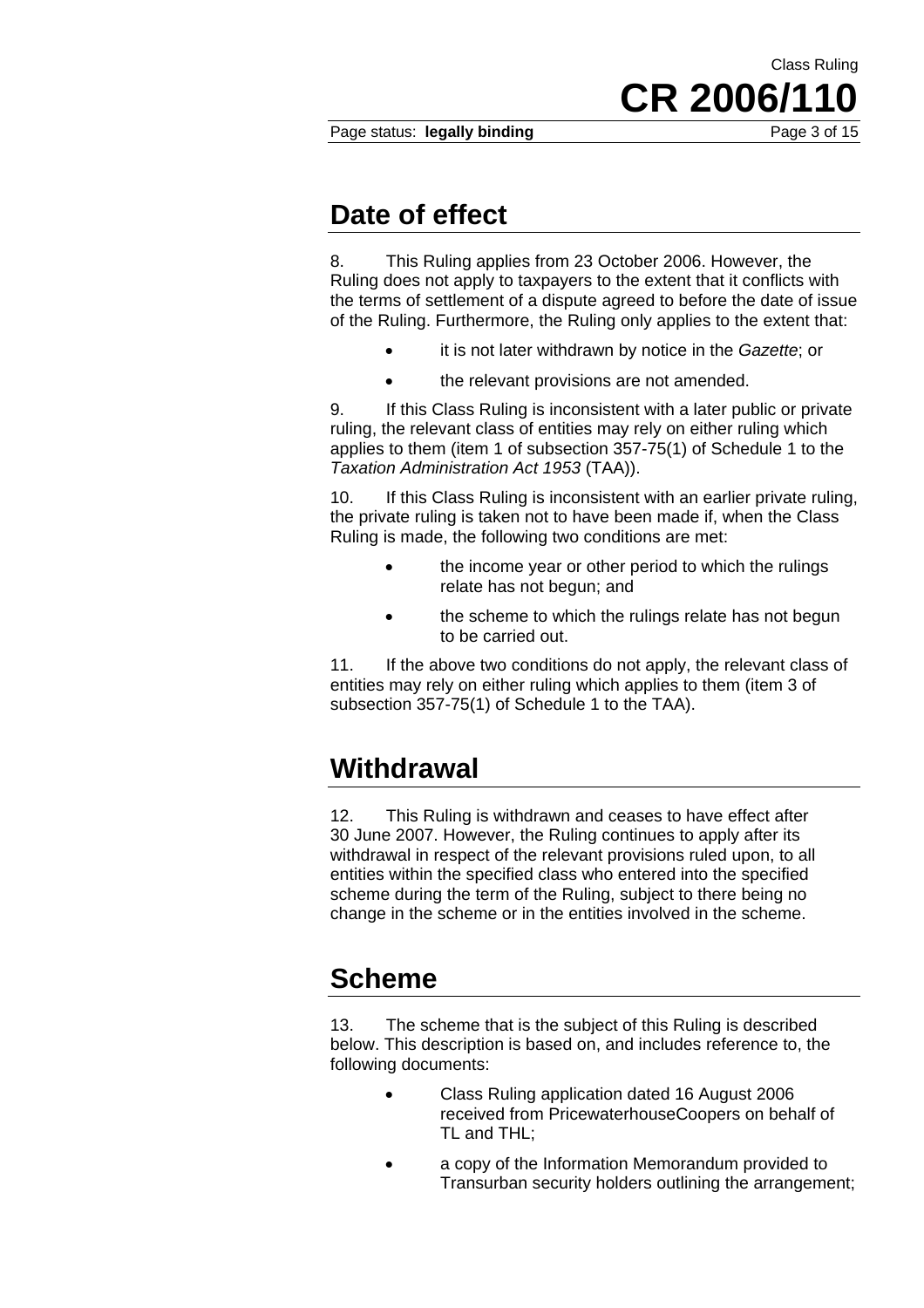Page 4 of 15 Page status: **legally binding** 

- a copy of the notice of annual general meeting (AGM) provided to stapled security holders; and
- email correspondence dated 18 September 2006 and 9 October 2006 from PricewaterhouseCoopers.

**Note:** certain information has been provided on a commercial-inconfidence basis and will not be disclosed or released under the Freedom of Information legislation.

14. THL is a resident company for capital gains tax (CGT) purposes as defined in subsection 995-1(1).

15. At present, under a triple stapled security arrangement, a stapled security holder in TL (TLSS holder) has a stapled security consisting of a unit in Transurban Holdings Trust (THT) and an ordinary share in each of THL and TL. These stapled securities are listed for quotation on the Australian Stock Exchange (ASX) and cannot be separately traded. The scheme that is the subject of this Ruling involves the cancellation of shares in TL, the issue of shares in THL and the consolidation of shares in THL.

16. On the effective date of the transaction, TLSS holders will have all of their shares in TL cancelled and replaced with new shares issued in THL (the Offer). Under the Offer TL stapled security holders will receive one THL share for every 100 of their TL shares. TLSS holders will not receive any cash consideration.

17. A summary of the proposed broader restructure of Transurban, which includes the steps that are part of the scheme are as follows:

- (a) Transurban destaples the TL shares from the Transurban stapled security arrangement.
- (b) TL issues one hundred voting preference shares to THL. The issue of the preference shares is necessary under Corporations Law to ensure that TL remains a legal company by retaining at least one share, and by consequence, at least one owner at all points in time.
- (c) TL reduces its ordinary share capital by way of a cancellation of all ordinary shares in TL.
- (d) In consideration, there will be an issue of one new share in THL for every 100 TL shares cancelled. On completion, THL will own all of the issued capital of TL, making TL a wholly owned subsidiary of the THL consolidated tax group.
- (e) TL will issue 833,921,185 new ordinary shares to THL in exchange for the shares issued in step (d) to THL share holders.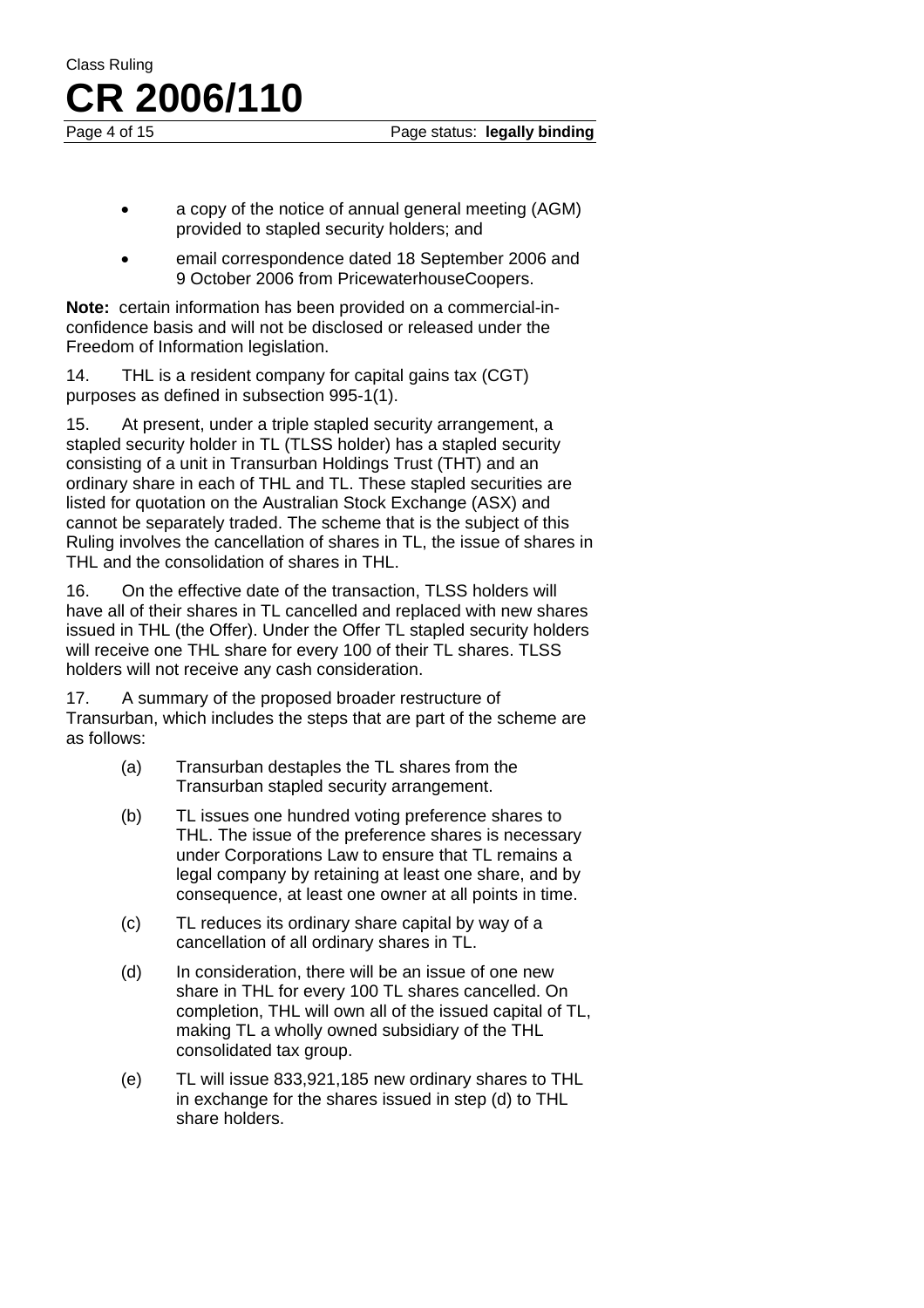Page status: **legally binding Page 5 of 15** 

- (f) Shares in THL will then be consolidated to ensure an equalisation of the numbers of securities on issue in the new Stapled Security. This consolidation is necessary to correct the imbalance arising in the number of stapled securities held in THL from the fresh issue of shares under step (d). This consolidation of THL shares will ensure that THL has an equal number of shares on issue as Transurban International Limited (TIL), which is established separately from this arrangement, and units in THT.
- (g) While TIL is established separately from the scheme for which this Ruling is sought, THL, THT and TIL will be stapled such that an interest in one cannot be separately traded on the ASX.

18. Both TL and THL will have at least 300 members just before the commencement of the scheme.

# **Ruling**

### **Cancellation of TL shares**

19. CGT event C2 will happen as a result of the cancellation of each TL share under the Offer (subsection 104-25(1)).

20. The CGT event will happen to each TL share at the time when the TL shares are cancelled (subsection 104-25(2).

21. A TLSS holder will make a capital gain from CGT event C2 happening if the capital proceeds for the cancellation of a TL share exceeds the cost base of the share. The TLSS holder will make a capital loss if those capital proceeds are less than the share's reduced cost base (subsection 104-25(3)).

22. The capital proceeds for each TL share will be that proportion of the market value of the THL share that relates to the cancelled TL share (paragraph 116-20(1)(b)).

### **Availability of scrip for scrip roll-over**

23. TLSS holders are eligible to choose scrip for scrip roll-over to the extent that they receive THL shares in exchange for their TL shares under the Offer if:

- (a) apart from the roll-over under Subdivision 124-M, they will make a capital gain from the CGT event C2 that happens to their TL shares (paragraph 124-780(3)(b); and
- (b) they cannot disregard (except because of the roll-over) any capital gain they might make from the TL share (subsection 124-795(2)).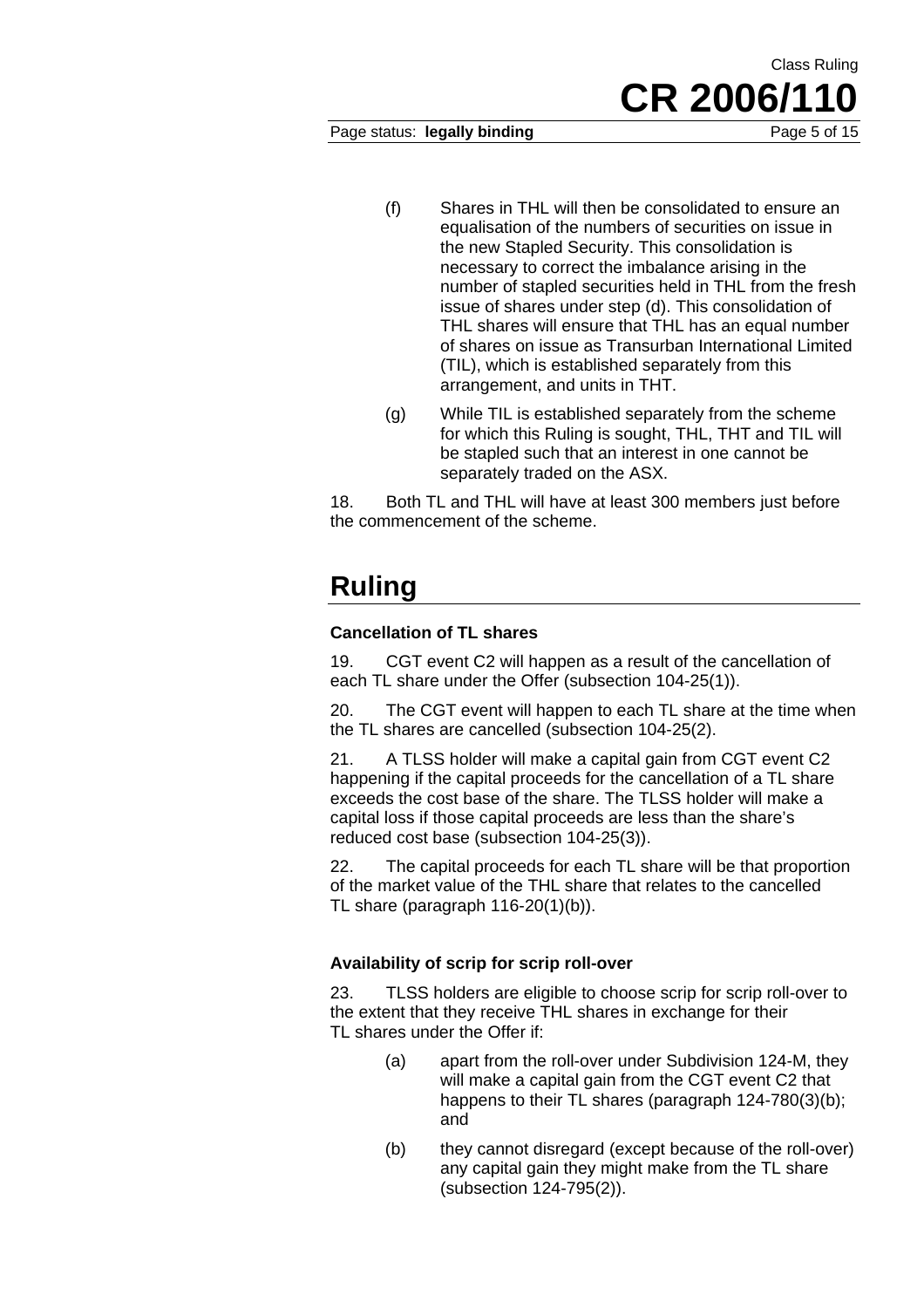Page 6 of 15 **Page status:** legally binding

24. If a TLSS holder chooses roll-over, a capital gain from a TL share is disregarded (subsection 124-785(1)).

25. If a TLSS holder chooses roll-over, the cost base of the replacement THL share is worked out by reasonably attributing to it the cost base of any TL share for which it was exchanged and for which a roll-over was obtained (subsections 124-785(2) and (3)).

#### **Consolidation of THL shares**

26. No CGT event under Division 104 will happen on the consolidation of the THL shares.

**Commissioner of Taxation**  8 November 2006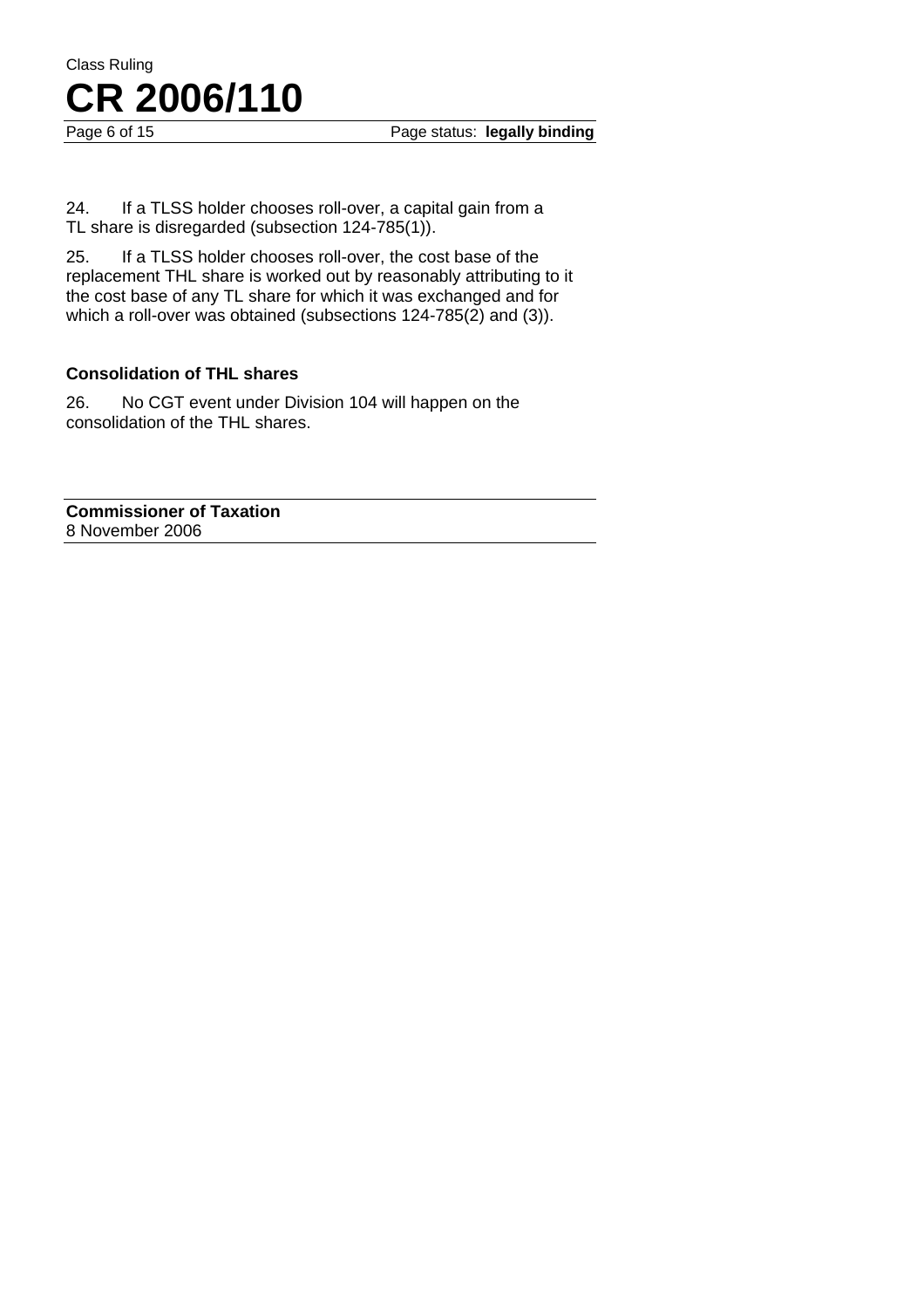Class Ruling

CR 2006/1

### **Appendix 1 – Explanation**

 $\bf{O}$ *This Appendix is provided as information to help you understand how the Commissioner's view has been reached. It does not form part of the binding public ruling.* 

#### **Cancellation of TL shares**

27. CGT event C2 (section 104-25) happens if there is a cancellation, surrender or similar ending of ownership of an intangible CGT asset. This event happens when ownership of the asset ends.

28. CGT event C2 will happen to all TLSS holders when their TL shares are cancelled under the Offer.

29. A TLSS holder will make a capital gain from CGT event C2 happening to each of their TL shares if the capital proceeds for the disposal exceed the cost base of the TL share. The TLSS holder will make a capital loss if those capital proceeds are less than the TL share's reduced cost base (subsection 104-25(3)).

30. The time of the CGT event C2 happening is also relevant in determining the capital proceeds received for each TL share. The capital proceeds from a CGT event are the market value of any property (that is, THL shares) received or entitled to be received, worked out at the time the event happens (subsection 116-20(1)). As one THL share will be received for every 100 TL shares cancelled, the market value of each THL share received is apportioned across the 100 TL shares cancelled.

#### **Availability of scrip for scrip roll-over**

31. Where scrip for scrip roll-over is chosen in respect of the capital gain arising on the disposal of a TL share, the capital gain from the disposal will be disregarded to the extent that the TLSS holder receives a THL share.

32. If the TLSS holder chooses roll-over, the cost base of each THL share is worked out by reasonably attributing to it a proportion of the cost base of the TL shares for which it will be exchanged and for which roll-over will be obtained.

#### **Requirements for scrip for scrip roll-over – Subdivision 124-M**

33. Subdivision 124-M contains a number of conditions for, and exceptions to, the eligibility of a TLSS holder to choose scrip for scrip roll-over. The main conditions and exceptions that are relevant to the proposed Scheme that is the subject of this Ruling are:

- (a) shares are exchanged for shares in another company;
- (b) the exchange occurs as part of a single arrangement;
- (c) conditions for roll-over are satisfied;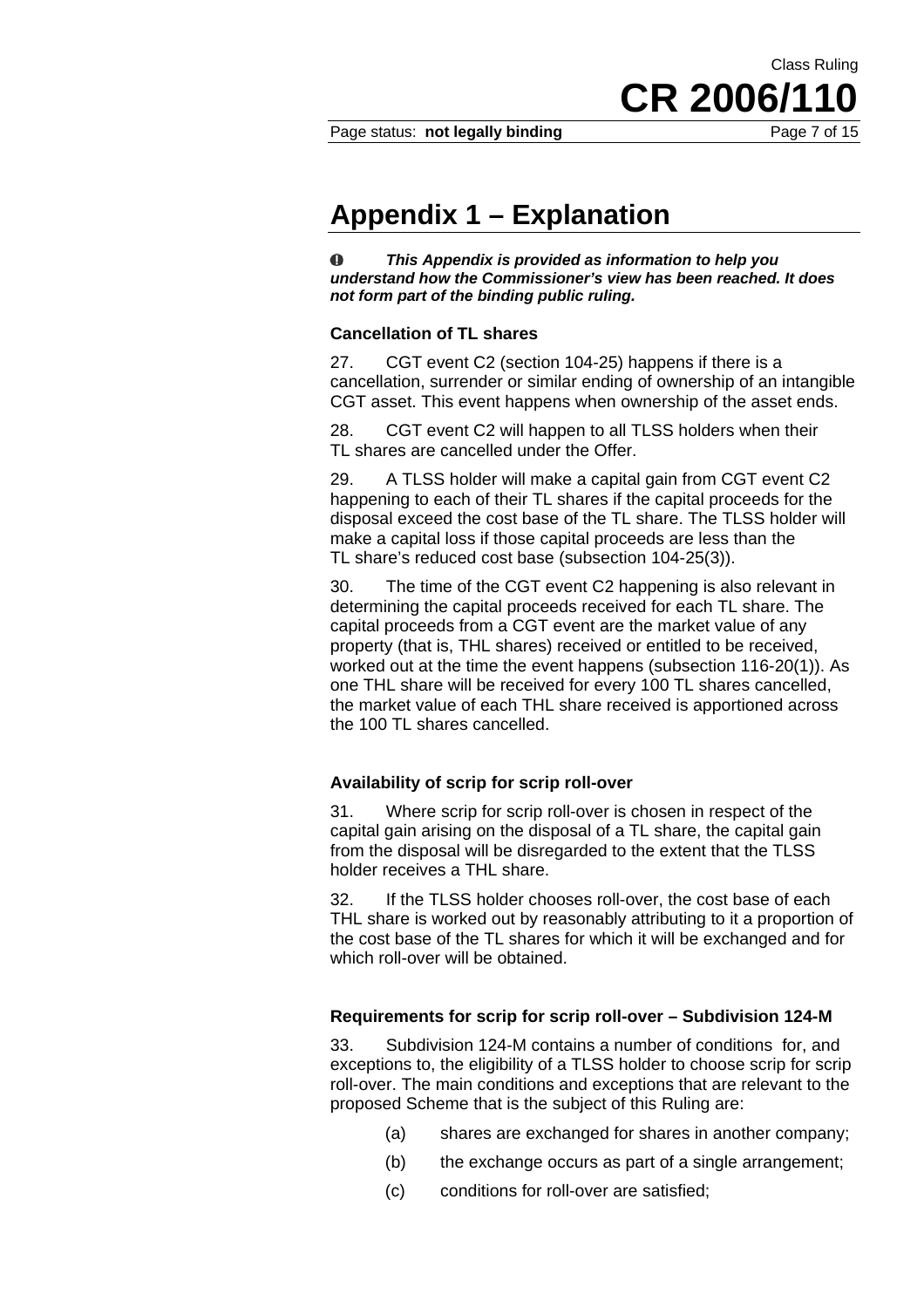- (d) further conditions are not applicable; and
- (e) exceptions to obtaining scrip for scrip roll-over are not applicable.
- 34. These requirements are explained below.

#### *Shares are exchanged for shares in another company*

35. Paragraph 124-780(1)(a) requires an entity (a TLSS holder) to exchange a share (a TL share) in a company for a share in another company.

36. This requirement will be satisfied by a TLSS holder who receives a share in THL as consideration for the cancellation of their TL shares under the Offer.

#### *The exchange occurs as part of a single arrangement*

37. Paragraph 124-780(1)(b) requires that shares in an entity (TL – the original entity) be exchanged in consequence of a single arrangement.

38. In the context of the scrip for scrip rollover, the exchange of TL shares for THL shares under the proposed Scheme is considered to be a single arrangement. The single arrangement must also satisfy the following conditions.

#### *(a) 80% ownership*

39. Paragraph 124-780(2)(a) requires that shares in an entity (TL – the original entity) be exchanged in a single arrangement that results in another entity (THL – the acquiring entity) becoming the owner of 80% or more of the voting shares in the original entity (TL).

40. Under the proposed Scheme, 100% of the ordinary shares owned by TLSS holders will be cancelled. Each of these ordinary shares satisfies the definition of a 'voting share' in subsection 995-1(1). If the proposed Scheme is implemented, THL will become the sole owner of the voting shares in TL.

#### *(b) All voting share owners participate*

41. Paragraph 124-780(2)(b) requires that the exchange of shares is in consequence of a single arrangement in which at least all owners of voting shares in the original entity (TL) (apart from the acquiring entity or members of the acquiring entity's wholly-owned group) could participate.

42. This requirement will be satisfied because all the owners of shares in TL will be entitled to participate in the proposed Scheme, if approved by the shareholders.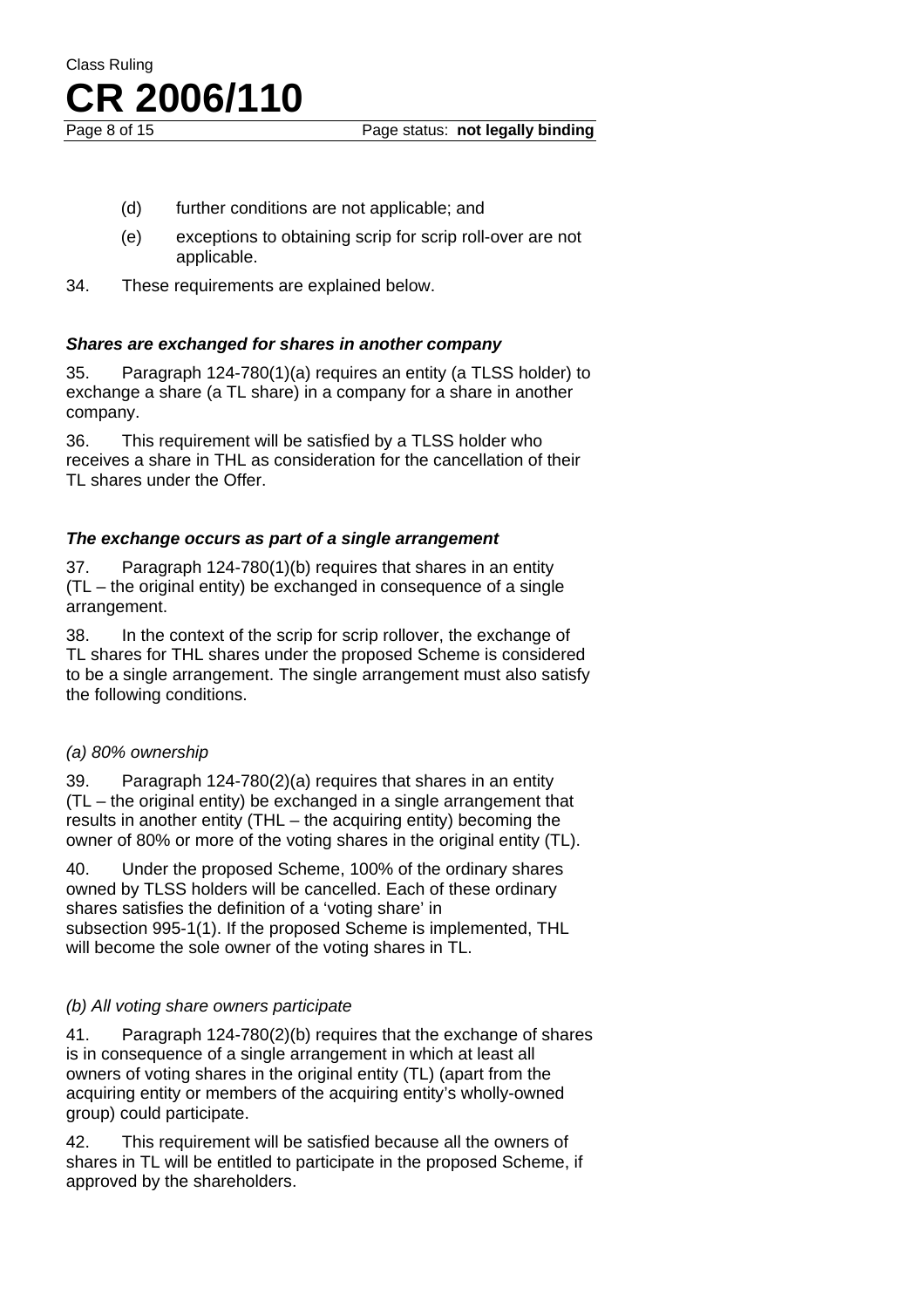Page status: **not legally binding** Page 9 of 15

CR 2006/1

Class Ruling

#### *(c) Participation is on substantially the same terms*

43. Paragraph 124-780(2)(c) requires that the exchange is in consequence of a single arrangement in which participation is available on substantially the same terms for all owners of interests of a particular type in the original entity (TL).

44. This requirement will be satisfied because the proposed Scheme provides that all TLSS holders will be entitled to participate in the proposed Scheme on the same terms.

#### *Conditions for roll-over are satisfied*

45. Paragraph 124-780(1)(c) requires that the conditions for roll-over outlined in subsection 124-780(3) are met. These conditions must be met in relation to each TL shares for which scrip for scrip roll-over will be chosen.

46. The conditions in subsection 124-780(3) are as follows.

#### *(a) TL shares are post-CGT shares*

47. Paragraph 124-780(3)(a) requires the original interest holder (a TLSS holder) to have acquired its original interest (a TL ordinary share) on or after 20 September 1985.

48. As TL was incorporated in 1996, all TL ordinary shares must have been acquired after 20 September 1985.

#### *(b) TLSS holder would otherwise make a capital gain*

49. Paragraph 124-780(3)(b) requires that, apart from the roll-over, the original interest holder (a TLSS holder) would make a capital gain from a CGT event happening in relation to its original interest (the TL share).

50. As explained in paragraph 29 of this Ruling, a capital gain will be made on the cancellation of a TL share if the capital proceeds from the cancellation of that share are more than its cost base. Therefore whether this condition is met will depend on the individual circumstances of the TLSS holder.

#### *(c) TLSS holder receives an interest in the group acquiring their original share*

51. Paragraph 124-780(3)(c) requires that the replacement interest is in the acquiring entity (THL), or the ultimate holding company of the wholly owned group which includes the acquiring entity.

52. This requirement will be satisfied as the TLSS holders will receive shares in THL, the acquiring entity.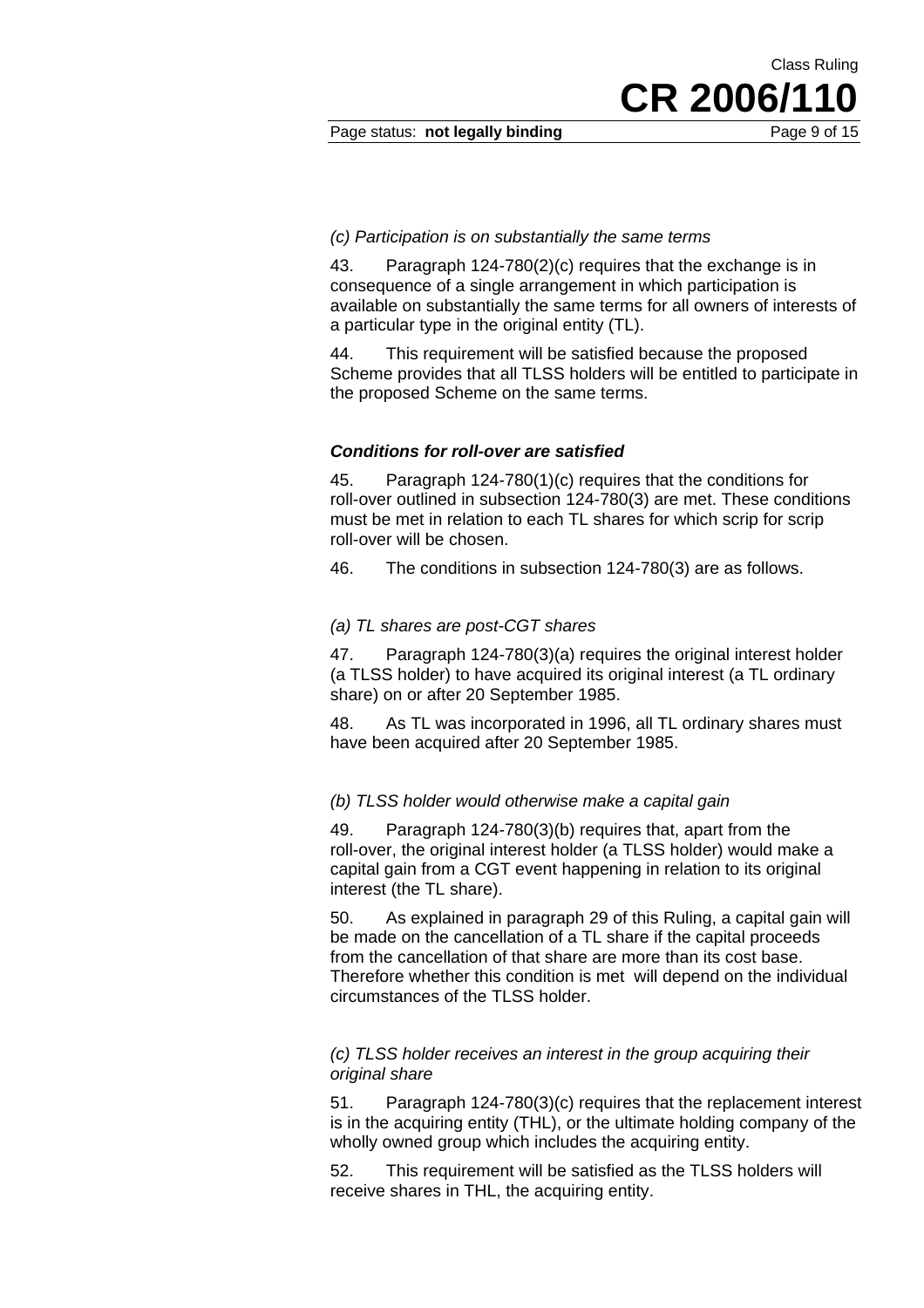**CR 2006/110**

Class Ruling

#### *(d) TLSS holder must choose to obtain scrip for scrip roll-over*

53. Paragraph 124-780(3)(d) requires that the original interest holder (TLSS holder) chooses the roll-over, or if section 124-782 applies to it for the Scheme, it and the replacement entity jointly choose to obtain the roll-over.

54. Section 124-782 has no application in the circumstances of the proposed Scheme since there are no significant stakeholders or common stakeholders under the arrangement.

55. Subject to their eligibility (see paragraph 23 of this Ruling), whether a TLSS holder chooses to obtain roll-over in relation to the disposal of a TL share is a question of fact for each TLSS holder.

#### *Further conditions are not applicable*

56. Subsection 124-780(4) provides that the additional requirements in subsection 124-780(5) must be satisfied if the original interest holder (a TLSS holder) and the acquiring entity (THL) did not deal with each other at arm's length and:

- (a) neither the original entity (TL) nor the replacement entity (THL) had at least 300 members just before the arrangement started (paragraph 124-780(4)(a)); or
- (b) the original interest holder, the original entity and the acquiring entity (THL) were all members of the same linked group just before the arrangement started (paragraph 124-780(4)(b)).

57. Paragraph 124-780(4)(a) will not apply because TL will have at least 300 members just before the arrangement started. Paragraph 124-780(4)(b) does not apply as TL, the TLSS holders and THL will not be members of the same linked group just before the arrangement commences.

#### *Exceptions to obtaining scrip for scrip roll-over are not applicable*

58. Section 124-795 contains a number of exceptions where scrip for scrip roll-over cannot be chosen. These exceptions are as follows.

#### *(a) TLSS holders are residents of Australia*

59. Subsection 124-795(1) provides that roll-over is not available if the original interest holder (a TLSS holder) was a foreign resident and the replacement entity is not an Australian resident.

60. The class of entities to whom the Ruling applies is limited to TLSS holders who are residents of Australia at the time of the implementation of the proposed Scheme. As a consequence, the exception in subsection 124-795(1) will not apply to limit the Ruling in this regard.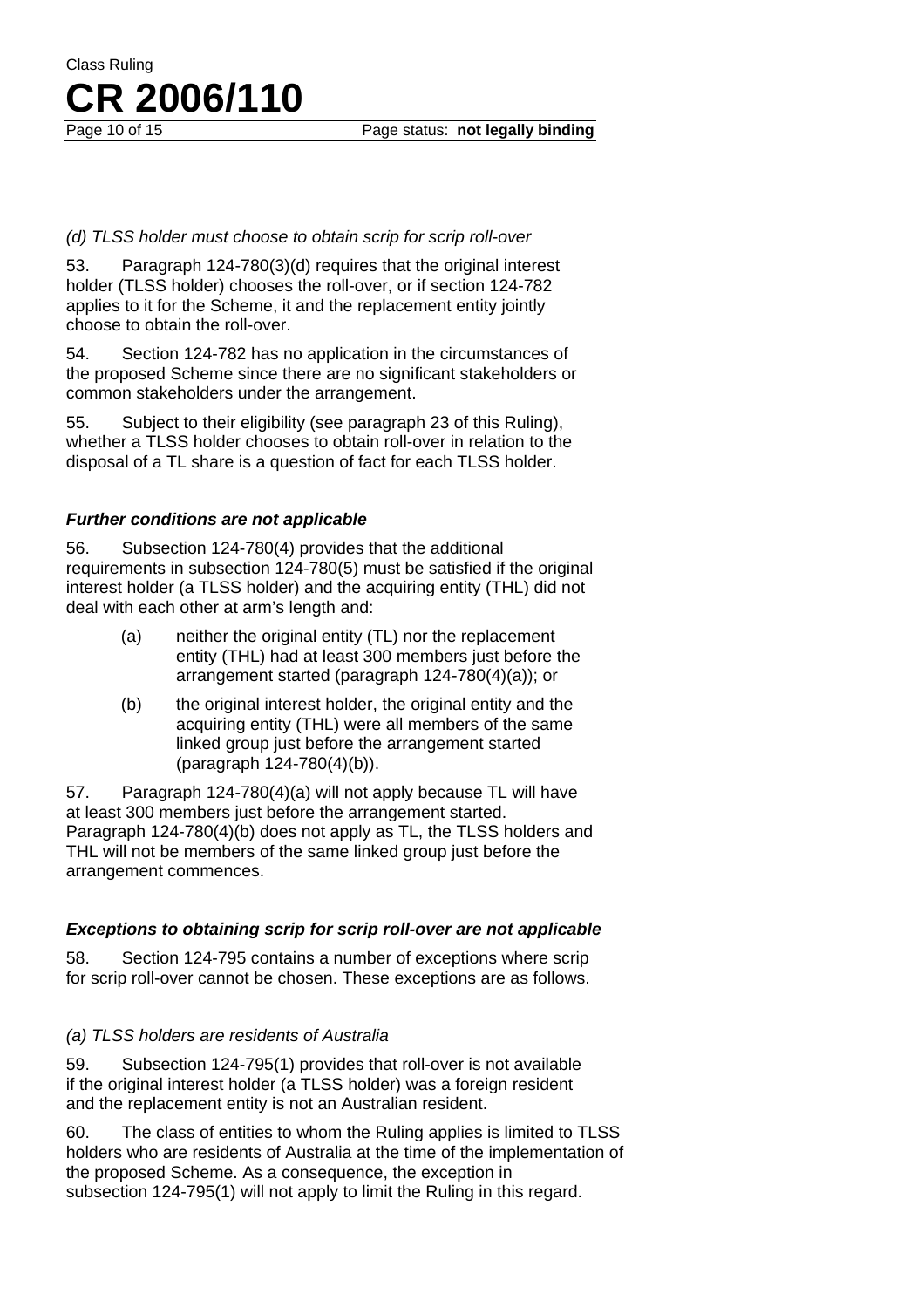Page status: **not legally binding** Page 11 of 15

CR 2006/11

Class Ruling

#### *(b) A capital gain cannot (apart from the roll-over) be otherwise disregarded*

61. Paragraph 124-795(2)(a) provides that the roll-over is not available if any capital gain the original interest holder (a TLSS holder) might make from their replacement interest (a THL share) would be disregarded.

62. Whether the capital gain arising because of the disposal of a TL share will be disregarded under another provision of the ITAA 1997 (for example, the TL shares are trading stock held by the TLSS holder) is a question of fact for each TLSS holder. Paragraph 23(b) of this Ruling limits the application of this Ruling in this regard.

#### *(c) Acquiring entity is not a foreign resident*

63. Paragraph 124-795(2)(b) provides that roll-over is not available if the original interest holder (a TLSS holder) and the acquiring entity (THL) are members of the same wholly-owned group just before the original interest holder stops owning their original interest (a TL share) and the acquiring entity (THL) is a foreign resident.

64. This exception will not apply as the TLSS holders and THL will not be members of the same wholly-owned group just before the proposed Scheme is implemented. In addition, THL is not a foreign resident company.

#### *(d) No roll-over is available under either Division 122 or Subdivision 124-G*

65. Subsection 124-795(3) provides that scrip for scrip roll-over is not available if a roll-over can be chosen under Division 122 or Subdivision 124-G.

66. This exception will not apply as the circumstances of the proposed Scheme are such that a roll-over in Division 122 or Subdivision 124-G is not available.

#### *(e) TL is not a foreign resident*

67. Subsections 124-795(4) and (5) provide that roll-over is not available for certain original entities that are foreign residents.

68. This exception will not apply as TL (the original entity) is not a foreign resident.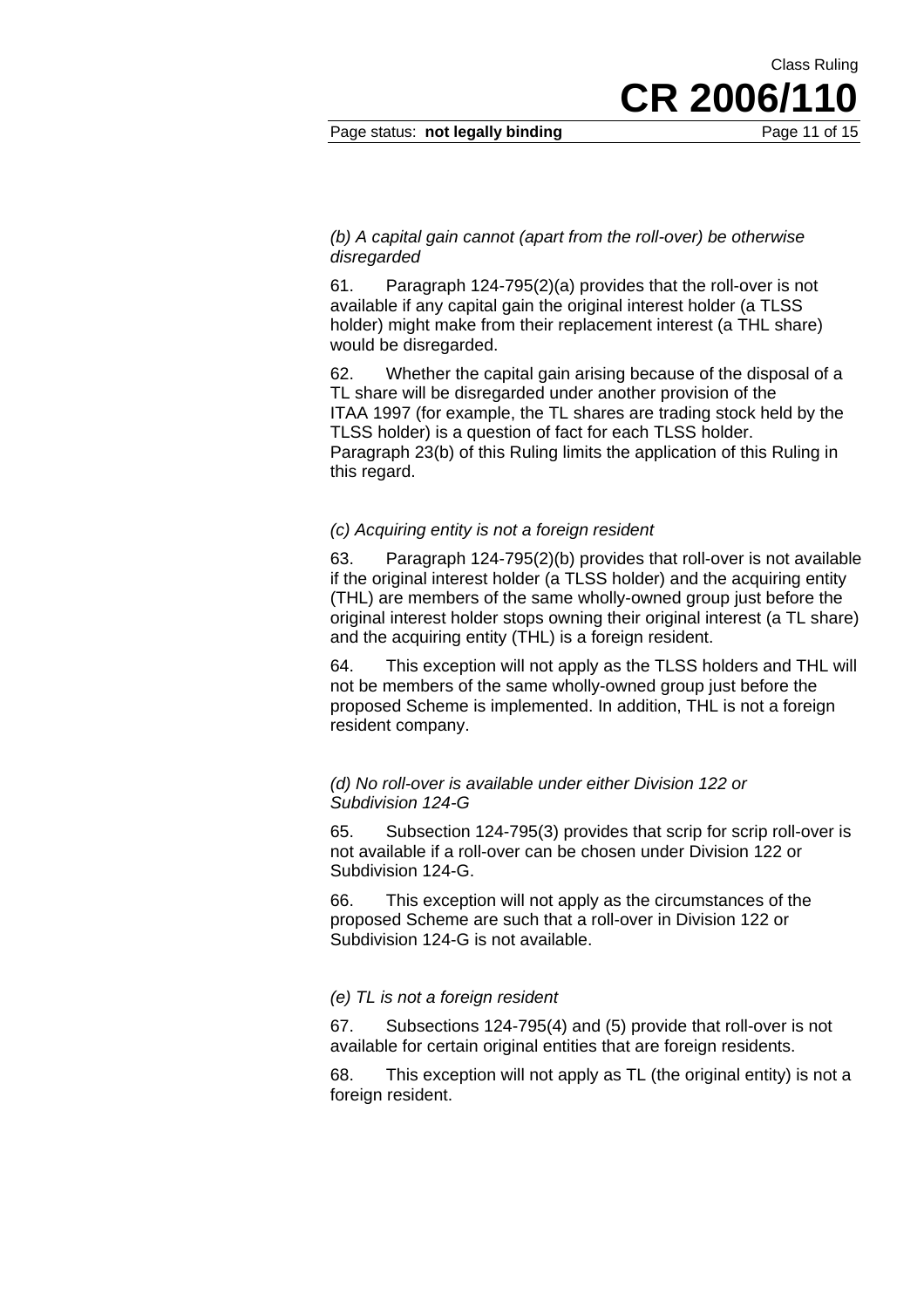#### **Consequences of roll-over**

69. Scrip for scrip roll-over enables a shareholder to disregard all or part of a capital gain from a share that is disposed of as part of a share cancellation if the shareholder receives a replacement share in exchange (subsection 124-785(1)). The cost base of the replacement share is determined by reasonably attributing to it the cost base of the original shares which are exchanged for it (subsection 124-785(2)).

70. As the only capital proceeds that TLSS holders will receive in respect of the cancellation of their TL shares are shares in THL, the capital gain will be disregarded completely.

#### **Consolidation of THL shares**

71. Under step (f) of the proposed broader restructure of Transurban, the new shares and the existing shares in THL will be consolidated so that THL only has 833,921,185 shares on issue. The consolidation will result in TLSS holders retaining the same proportional interest in THL after the consolidation as they will have immediately before this step is undertaken. The consolidation is designed to ensure that the same amount of securities are on issue in THL as there are on issue in both TIL and THT.

72. In Tax Determination TD 2000/10, the Commissioner outlined that if a company converts its shares into a larger or smaller number of shares (the converted shares) in accordance with section 254H of the *Corporations Act 2001* (Corporations Law) in that:

- (a) the original shares are not cancelled or redeemed in terms of the Corporations Law;
- (b) there is no change in the total amount allocated to the share capital account of the company; and
- (c) the proportion of equity owned by each shareholder in the share capital account is maintained,

no CGT event will happen to the TLSS holders' original THL shares. While there will be a change in the form of the original shares, there will be no change in their beneficial ownership.

73. The proposed consolidation of THL shares will meet the requirements outlined in TD 2000/10 and therefore the requirements outlined in subsection 112-25(4) will be satisfied. This is because under the proposed Scheme TLSS holders will not have their original shares in THL cancelled, nor will there be any alteration to the amount of share capital account in the company, and nor will the new proportion of equity owned by each stapled security holder be modified.

74. In accordance with TD 2000/10, the tax cost base of the consolidated shares will be determined by evenly apportioning the original tax cost base of THL shares plus the cost base in their new THL shares (that is, those arising from the cancellation of TL shares), across their consolidated THL shares.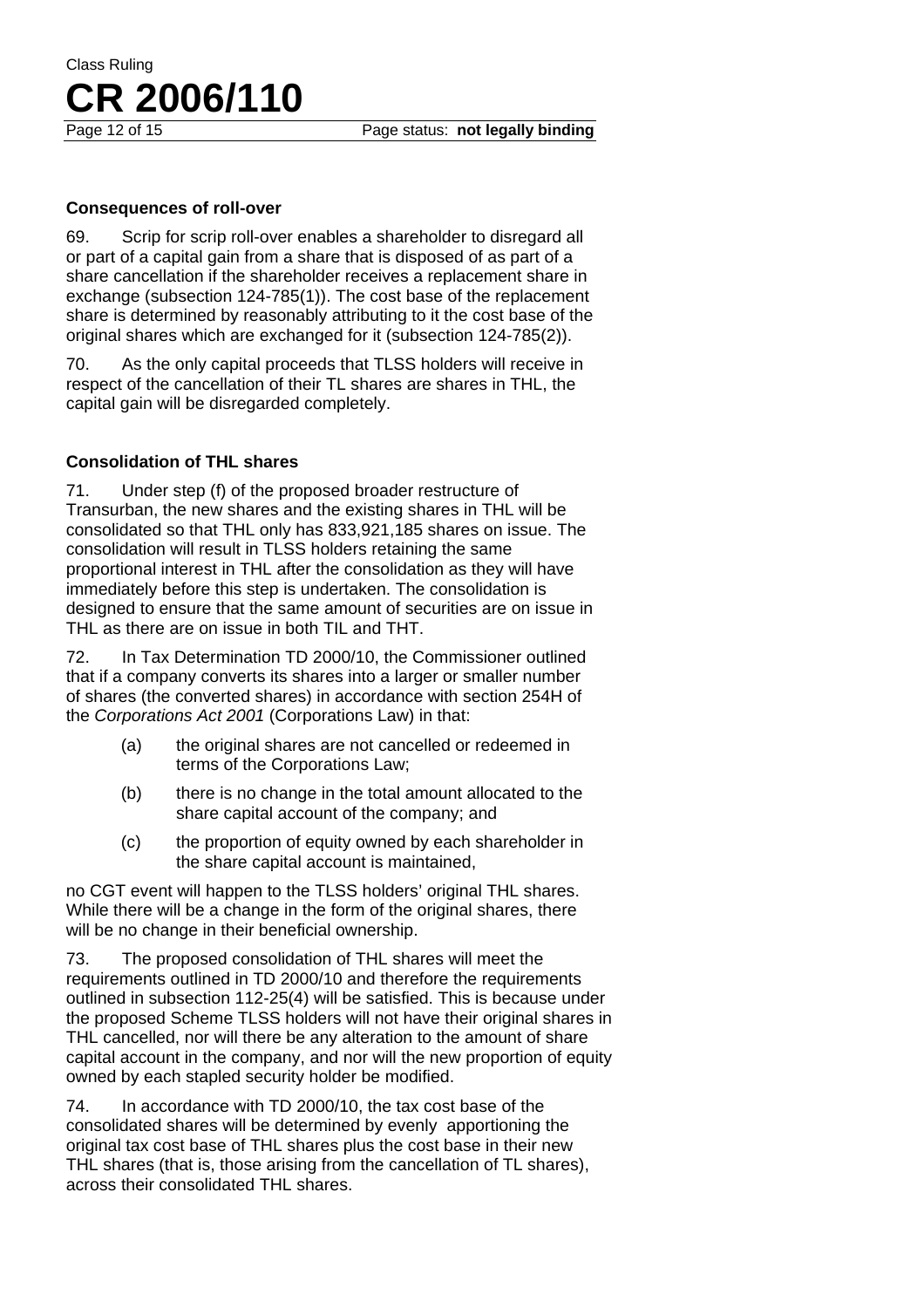Page status: not legally binding

CR 2006/110

Class Ruling

# **Appendix 2 – Detailed contents list**

| The following is a detailed contents list for this Ruling:<br>75.                   |                |
|-------------------------------------------------------------------------------------|----------------|
|                                                                                     | Paragraph      |
| What this Ruling is about                                                           | 1              |
| Relevant provision(s)                                                               | $\overline{2}$ |
| <b>Class of entities</b>                                                            | 3              |
| Qualifications                                                                      | 4              |
| Date of effect                                                                      | 8              |
| Withdrawal                                                                          | 12             |
| <b>Scheme</b>                                                                       | 13             |
| <b>Ruling</b>                                                                       | 19             |
| Cancellation of TL shares                                                           | 19             |
| Availability of scrip for scrip roll-over                                           | 23             |
| <b>Consolidation of THL shares</b>                                                  | 26             |
| Appendix 1 – Explanation                                                            | 27             |
| Cancellation of TL shares                                                           | 27             |
| Availability of scrip for scrip roll-over                                           | 31             |
| Requirements for scrip for scrip roll-over - Subdivision 124-M                      | 33             |
| Shares are exchanged for shares in another company                                  | 35             |
| The exchange occurs as part of a single arrangement                                 | 37             |
| (a) 80% ownership                                                                   | 39             |
| (b) All voting share owners participate                                             | 41             |
| (c) Participation is on substantially the same terms                                | 43             |
| Conditions for roll-over are satisfied                                              | 45             |
| (a) TL shares are post-CGT shares                                                   | 47             |
| (b) TLSS holder would otherwise make a capital gain                                 | 49             |
| (c) TLSS holder receives an interest in the group<br>acquiring their original share | 51             |
| (d) TLSS holder must choose to obtain scrip<br>for scrip rollover                   | 53             |
| Further conditions are not applicable                                               | 56             |
| Exceptions to obtaining scrip for scrip roll-over are<br>not applicable             | 58             |
| (a) TLSS holders are residents of Australia                                         | 58             |
| (b) A capital gain cannot (apart from the roll-over)<br>be otherwise disregarded    | 61             |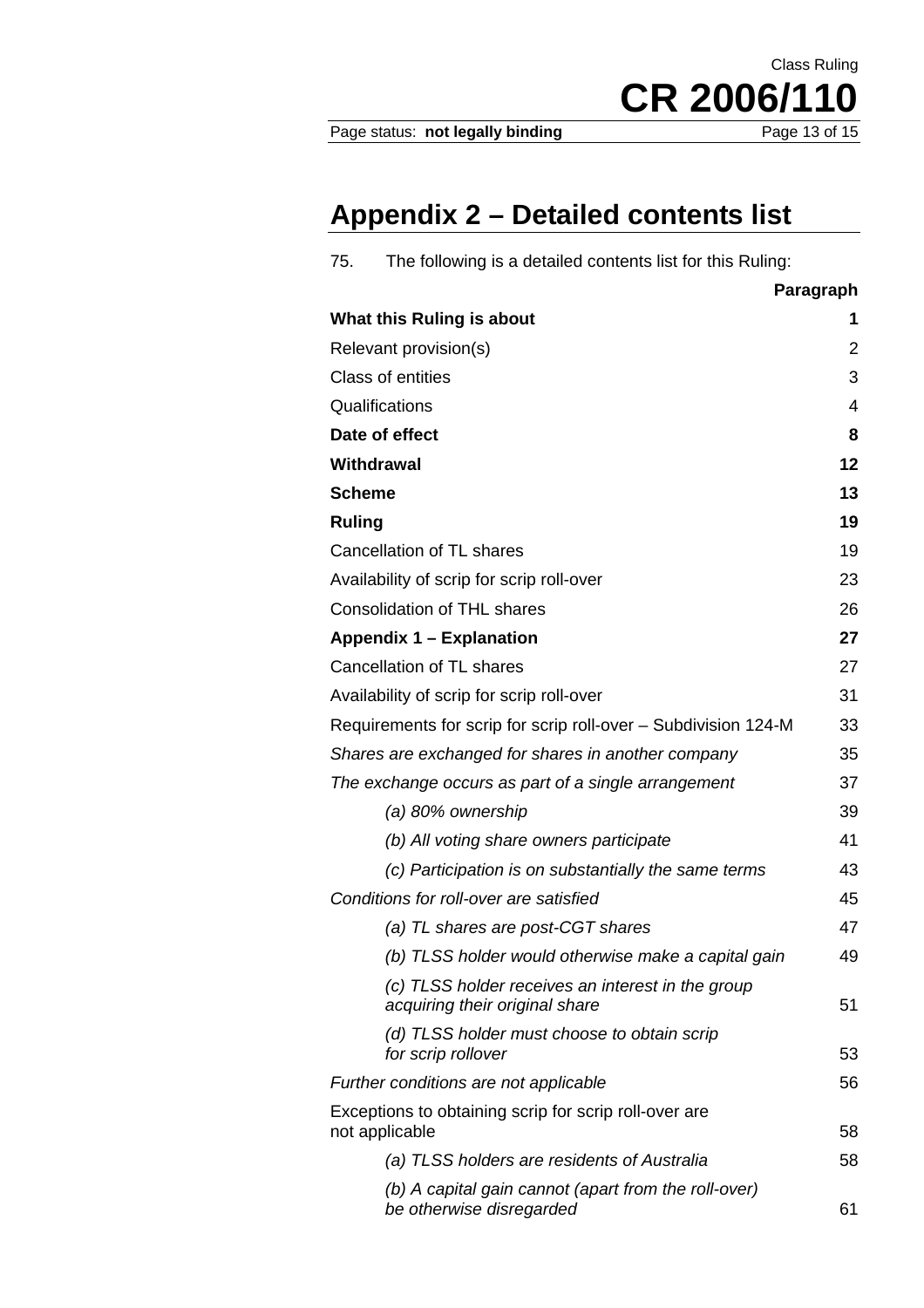| Appendix 2 – Detailed contents list                                             | 75 |
|---------------------------------------------------------------------------------|----|
| <b>Consolidation of THL shares</b>                                              | 71 |
| Consequences of roll-over                                                       | 69 |
| (e) TL is not a foreign resident                                                | 67 |
| (d) No roll-over is available under either Division 122<br>or Subdivision 124-G | 65 |
| (c) Acquiring entity is not a foreign resident                                  | 63 |